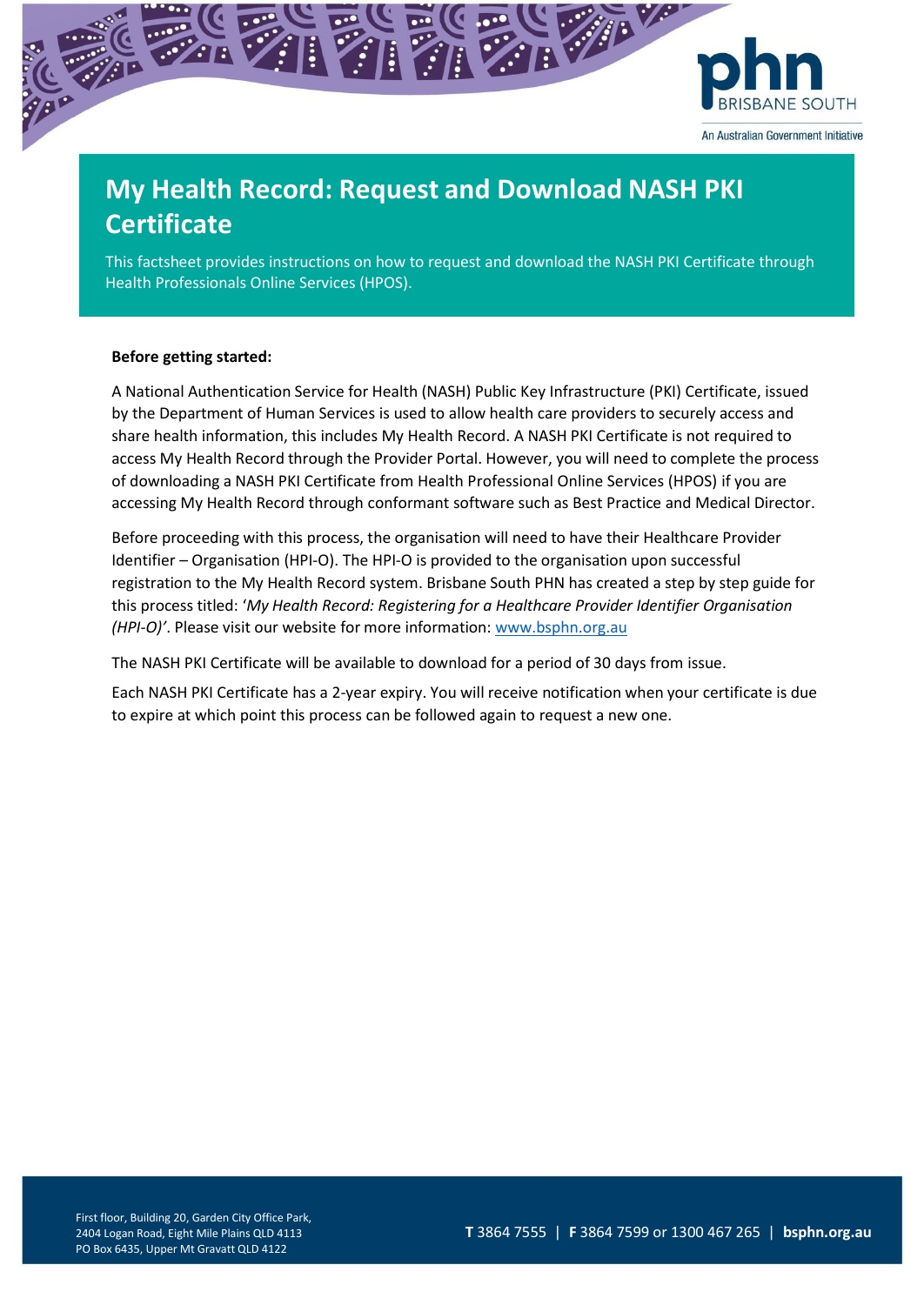

## *Definitions*

**Responsible Officer (RO):** the officer of an organisation who is registered with the HI Service and has authority to act on behalf of the Seed Organisation and relevant Network Organisations (if any) in its dealings with the System Operator of the My Health Record system. For large organisations, the RO may be the chief executive officer or chief operations officer. For small organisations the RO is usually the business owner.

**Organisation Maintenance Officer (OMO):** the officer of an organisation who is registered with the HI Service and acts on behalf of a Seed Organisation and/or Network Organisations (if any) in its day-today administrative dealings with the HI Service and the My Health Record system. Healthcare organisations can have more than one OMO if they wish. In General Practice, this role may be assigned to the Practice Manager, if you have one, and/or other senior staff who are familiar with the practice's clinical and administrative systems. Alternatively, the RO may take on the OMO role as well.

**Healthcare Provider Identifier – Organisation (HPI-O):** allocated to healthcare organisations involved in providing patient/client care.

**Healthcare Provider Identifier – Individual (HPI-I):** allocated to health professionals involved in providing patient/client care.

**National Authentication Service for Health (NASH), Public Key Infrastructure (PKI):** Allows healthcare providers to securely access My Health Record.

**The Personal Identification Code (PIC):** The PIC is a security code, needed to download the NASH PKI.

Please note: for security and privacy some of the information has been blacked out, and certain screen shots cannot be shared. However, the Brisbane South PHN is more than happy to provide support in the registration process of My Health Record, please contact us for more information on (07) 3864 7555.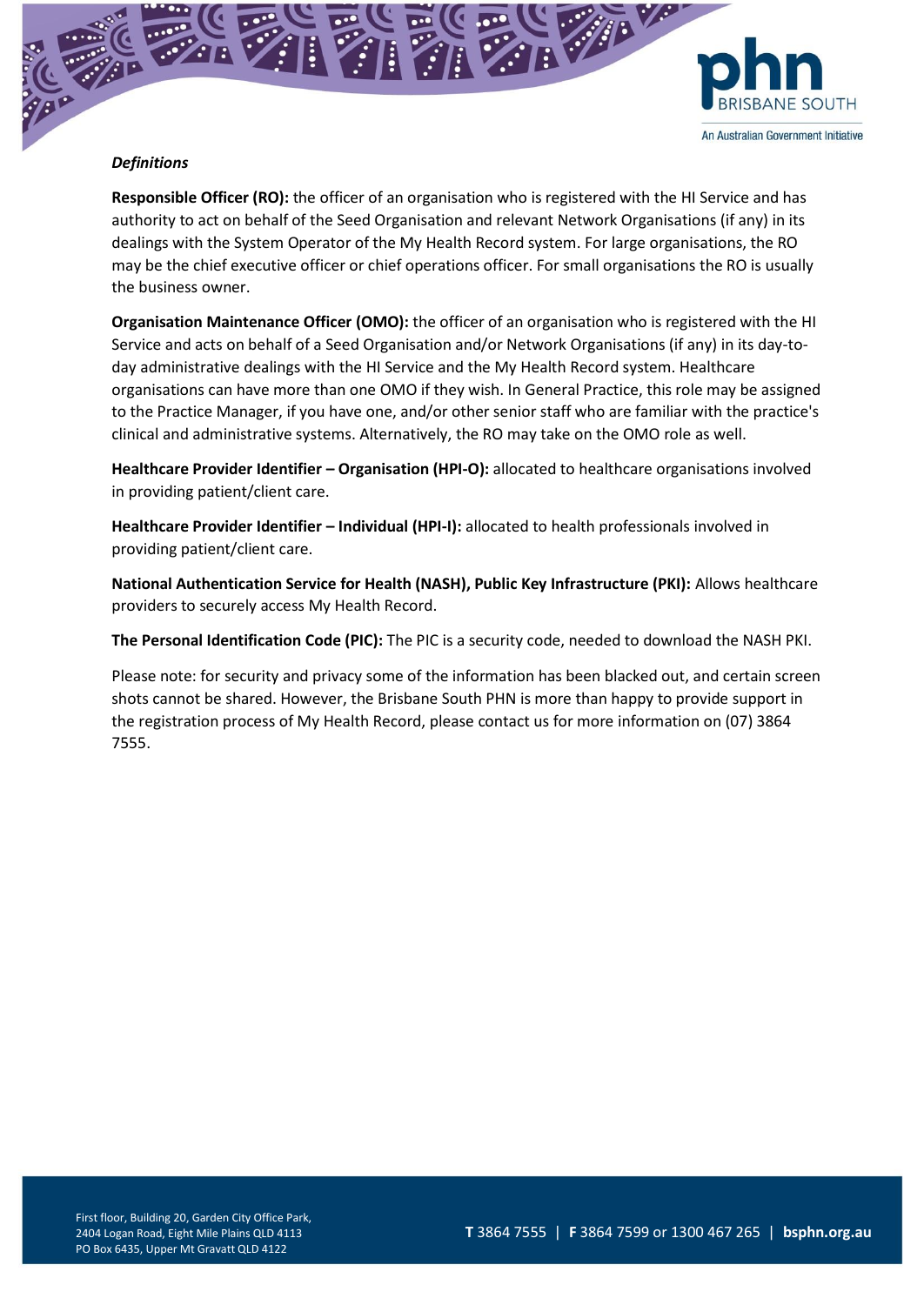

## **To request and download the NASH PKI Certificate:**

1. The person who has authority to act on behalf of the organisation (the OMO or RO) must log into PROD[A https://proda.humanservices.gov.au.](https://proda.humanservices.gov.au/)

| <b>Australian Government</b><br><b>Department of Human Services</b> | <b>PRODA</b><br>Provider Digital Access                      |  |
|---------------------------------------------------------------------|--------------------------------------------------------------|--|
| Login                                                               | If you have already created your PRODA account, login below. |  |
| Username<br>Enter username<br>Forgot your username?<br>Password     |                                                              |  |
| Enter password<br>Forgot your password?<br>Login                    | Show                                                         |  |
|                                                                     | Don't have a PRODA account? Register now                     |  |

*Figure 1*

2. Select *Go to service* on the Health Professionals Online Services box.



*Figure 2*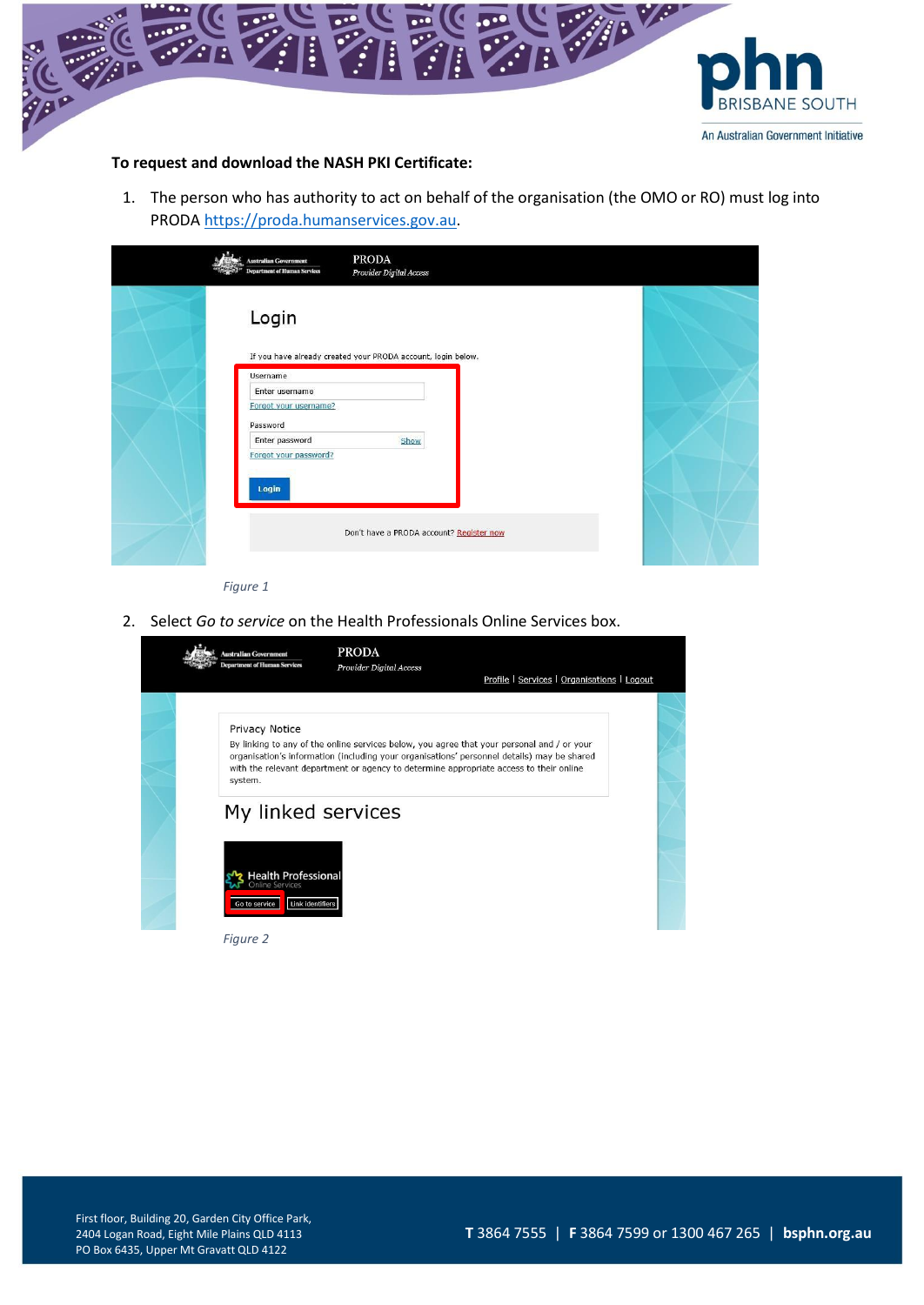

3. Select *My Programs.*



*Figure 3*

4. Select the *Healthcare Identifiers and My Health Record* tile.

| 赢 | Health Professional<br>Online Services |                                                                                        |                                                                  |                                                       |                                             |
|---|----------------------------------------|----------------------------------------------------------------------------------------|------------------------------------------------------------------|-------------------------------------------------------|---------------------------------------------|
|   | $\hat{\mathbf{H}}$ > My programs       |                                                                                        |                                                                  |                                                       | My providers                                |
|   | My programs                            |                                                                                        |                                                                  |                                                       |                                             |
|   |                                        | <b>Authorised Recipient</b>                                                            | <b>Department of Veterans'</b><br>Affairs (DVA)                  | <b>Healthcare Identifiers and</b><br>My Health Record | <b>Practice Incentives Program</b><br>(PIP) |
|   |                                        | <b>Therapeutic Goods</b><br><b>Administration (TGA)</b><br><b>Recall/Hazard Alerts</b> | <b>Workforce Incentive</b><br>Program (WIP) - Practice<br>Stream |                                                       |                                             |
|   |                                        |                                                                                        |                                                                  |                                                       |                                             |
|   | <b>Back</b>                            |                                                                                        |                                                                  |                                                       |                                             |

*Figure 4*

If this tile does not appear, ensure you have linked your RO or OMO number to HPOS.

5. Select the healthcare provider organisation you are currently working from. You may enter the HPI-O of an existing organisation if it is not displayed in the list.

| <b>Online Services</b><br><b>MENU</b>                                      | <b>Health Professional</b>                                                                                                 |        |  |
|----------------------------------------------------------------------------|----------------------------------------------------------------------------------------------------------------------------|--------|--|
| Where are you?                                                             |                                                                                                                            |        |  |
|                                                                            | To access the HI Service, we need to know which healthcare provider organisation you are currently working from.           |        |  |
| Choose the healthcare provider organisation from the list displayed below. |                                                                                                                            |        |  |
|                                                                            | Healthcare provider individuals may enter the HPI-O number of an existing organisation if it is not displayed on the list. |        |  |
| Select an organisation                                                     |                                                                                                                            |        |  |
|                                                                            |                                                                                                                            |        |  |
| Organisation name                                                          | <b>Address</b>                                                                                                             | Suburb |  |

*Figure 5*

First floor, Building 20, Garden City Office Park, 2404 Logan Road, Eight Mile Plains QLD 4113 PO Box 6435, Upper Mt Gravatt QLD 4122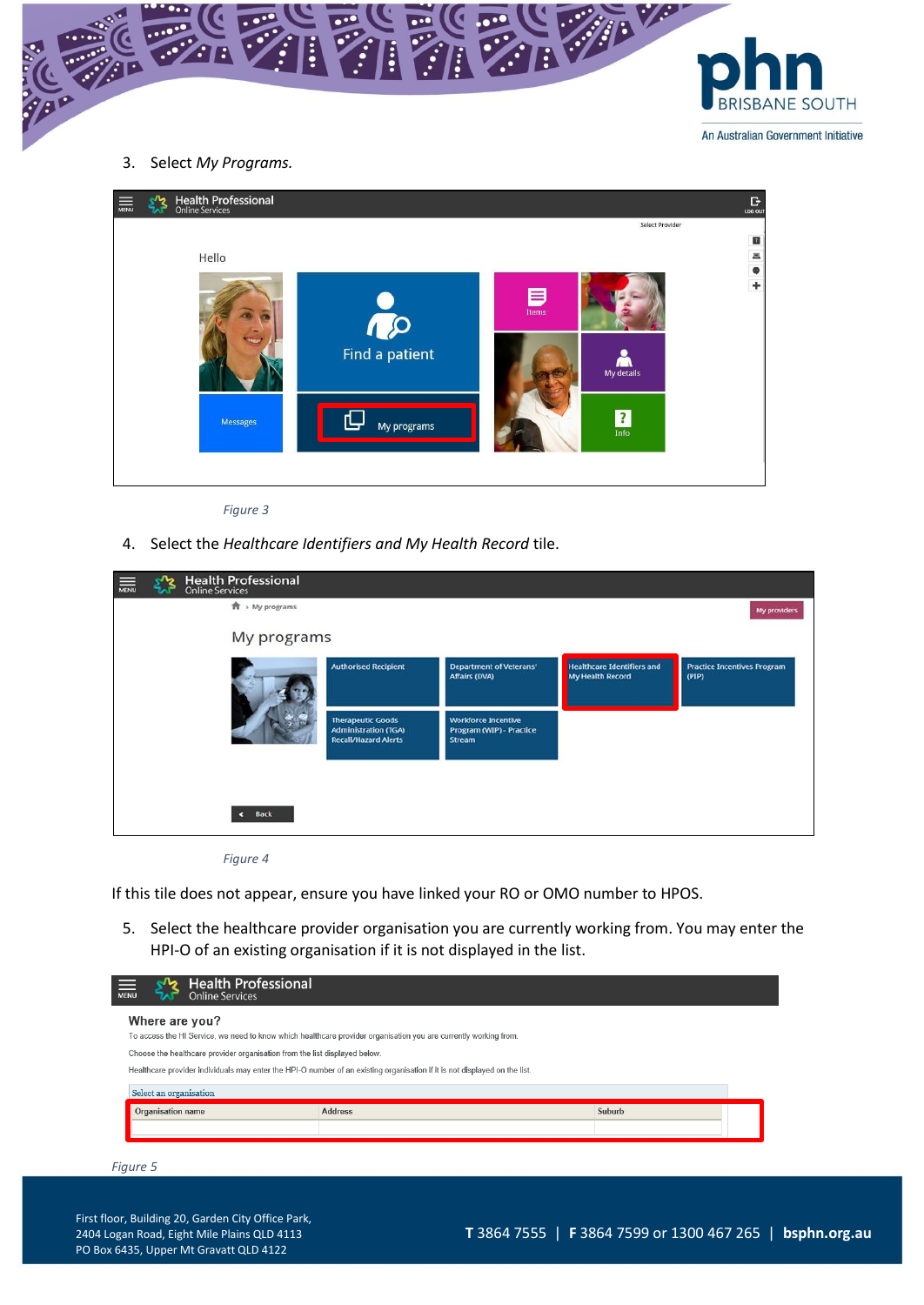

6. The *Healthcare Identifiers* home screen will open. Select *My organisation details* from the list of *HI Services available*.



## **Healthcare identifiers**

You can access some parts of the Healthcare Identifiers Service through HPOS. The services available are below.

Visit HI Service for more information.

#### **HI Services available**

| My organisation details                               |
|-------------------------------------------------------|
| View network map                                      |
| My OMO details                                        |
| My Responsible Officer details                        |
| Search HI provider directory service for organisation |
| Search HI provider directory service for individual   |
| Search HI for organisation                            |
| Search HI for provider individual                     |

*Figure6*

7. In *Organisation Snapshot* select *Certificates.*

| The details for this organisation are displayed below.      |                                                                                                                                         |
|-------------------------------------------------------------|-----------------------------------------------------------------------------------------------------------------------------------------|
| To make updates, amend the information and select 'Submit'. |                                                                                                                                         |
| For details of your network, select Network map.            |                                                                                                                                         |
|                                                             |                                                                                                                                         |
| Summary<br><b>Services</b><br><b>Names</b>                  | <b>Certificates</b><br><b>CSP Links</b><br><b>HPI-I Links</b><br><b>ELS</b><br><b>HPD</b><br><b>Addresses</b><br>OMO<br><b>Contacts</b> |
|                                                             |                                                                                                                                         |
| <b>Organisation</b> details                                 |                                                                                                                                         |
| HPI-O number                                                |                                                                                                                                         |
|                                                             |                                                                                                                                         |
| Organisation preferred name                                 |                                                                                                                                         |
|                                                             |                                                                                                                                         |
| <b>Organisation status date</b>                             |                                                                                                                                         |
| ABN                                                         |                                                                                                                                         |
| <b>ACN</b>                                                  |                                                                                                                                         |
| Other EOI                                                   |                                                                                                                                         |
| Responsible officer given name                              |                                                                                                                                         |

*Figure 7*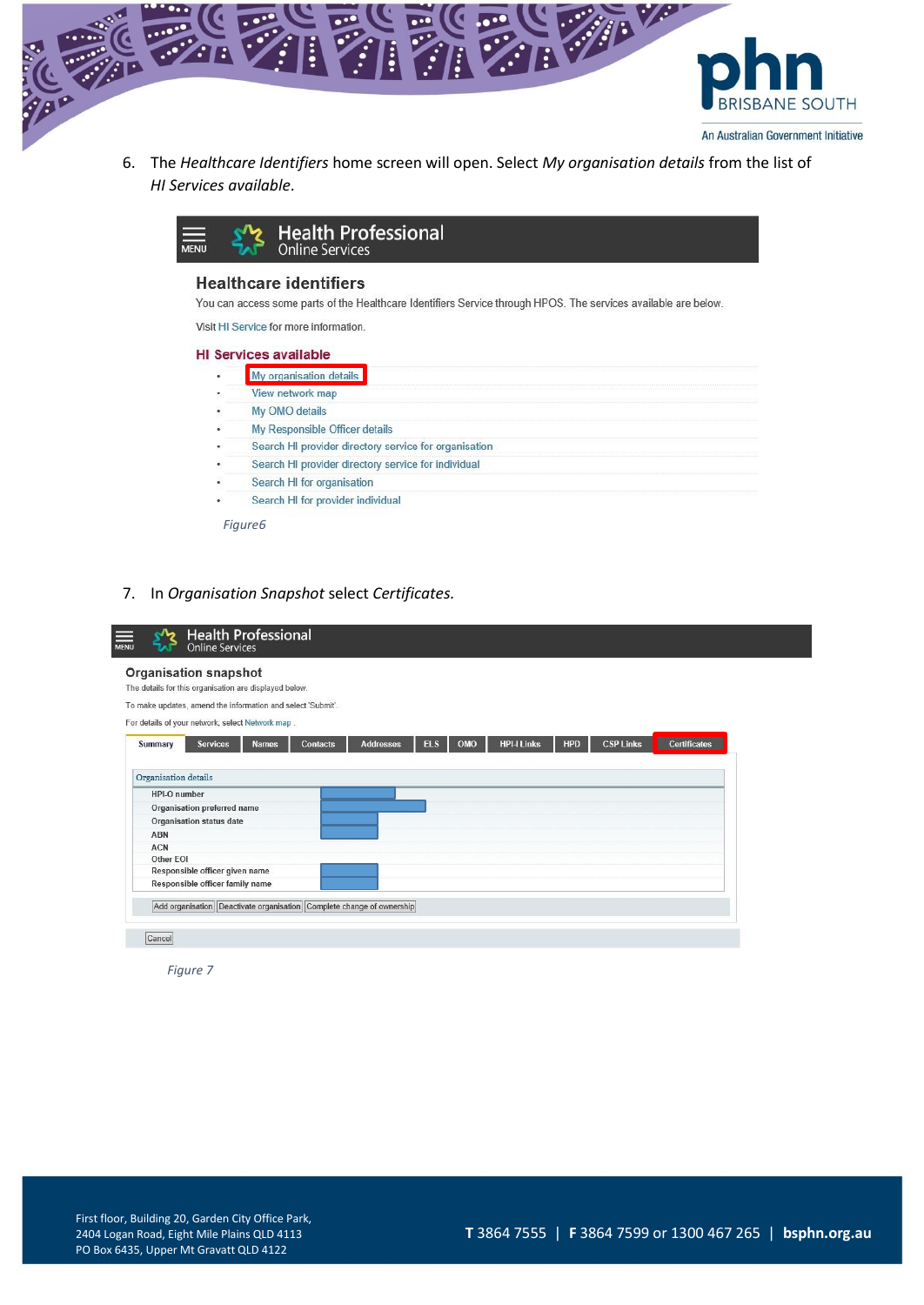

8. Select *Request a NASH PKI site certificate.*

| <b>Organisation snapshot</b><br>The details for this organisation are displayed below.<br>To make updates, amend the information and select 'Submit'.                                                                                                                                                                                                                                                                                                                                                                                                                       |                                |                     |
|-----------------------------------------------------------------------------------------------------------------------------------------------------------------------------------------------------------------------------------------------------------------------------------------------------------------------------------------------------------------------------------------------------------------------------------------------------------------------------------------------------------------------------------------------------------------------------|--------------------------------|---------------------|
|                                                                                                                                                                                                                                                                                                                                                                                                                                                                                                                                                                             |                                |                     |
|                                                                                                                                                                                                                                                                                                                                                                                                                                                                                                                                                                             |                                |                     |
|                                                                                                                                                                                                                                                                                                                                                                                                                                                                                                                                                                             |                                |                     |
| For details of your network, select Network map.                                                                                                                                                                                                                                                                                                                                                                                                                                                                                                                            |                                |                     |
| <b>HPI-I Links</b><br>EL <sub>S</sub><br>OMO<br><b>Services</b><br><b>Names</b><br><b>Addresses</b><br><b>Summary</b><br>Contacts                                                                                                                                                                                                                                                                                                                                                                                                                                           | <b>HPD</b><br><b>CSP Links</b> | <b>Certificates</b> |
|                                                                                                                                                                                                                                                                                                                                                                                                                                                                                                                                                                             |                                |                     |
| Certificate details                                                                                                                                                                                                                                                                                                                                                                                                                                                                                                                                                         |                                |                     |
| <b>Distinguished Name</b><br><b>RA Number</b><br><b>Certificate Expiry Date</b><br><b>Certificate Type</b>                                                                                                                                                                                                                                                                                                                                                                                                                                                                  |                                | <b>Status</b>       |
| There are no certificates for this organisation.                                                                                                                                                                                                                                                                                                                                                                                                                                                                                                                            |                                |                     |
| i<br>NASH PKI certificates are used to access the My Health Record. You may also be able to use NASH to access healthcare identifiers in the HI Service - check<br>with your software vendor. If you can't, you will need a Medicare PKI site certificate to access the HI Service.<br>Use the links below to request a NASH or Medicare PKI site certificate, or link an existing Medicare PKI site certificate to your HPI-O details.<br><b>Link existing PKI certificate</b><br>Request a Medicare PKI site Certificate<br>Request a NASH PKI site certificate<br>Cancel |                                |                     |



9. Complete the required information. The Personal Identification Code (PIC) is needed to download and install the NASH PKI Certificate. The PIC will be sent to the mobile number you enter so ensure you have access to it.

| <b>Organisation snapshot</b><br>The details for this organisation are displayed below. |                                                                                                                       |                                       |                                                     |                     |
|----------------------------------------------------------------------------------------|-----------------------------------------------------------------------------------------------------------------------|---------------------------------------|-----------------------------------------------------|---------------------|
|                                                                                        | To make updates, amend the information and select 'Submit'.                                                           |                                       |                                                     |                     |
| For details of your network, select Network map.                                       |                                                                                                                       |                                       |                                                     |                     |
|                                                                                        |                                                                                                                       |                                       |                                                     |                     |
| <b>Services</b><br><b>Summary</b>                                                      | <b>Names</b><br><b>Contacts</b>                                                                                       | <b>ELS</b><br>OMO<br><b>Addresses</b> | <b>HPD</b><br><b>HPI-LLinks</b><br><b>CSP Links</b> | <b>Certificates</b> |
| Request NASH PKI Site Certificate                                                      |                                                                                                                       |                                       |                                                     |                     |
|                                                                                        | You need to make sure you understand your organisation's obligations, including agreeing to the Terms and Conditions. |                                       |                                                     |                     |
|                                                                                        | All required fields are marked with an asterisk *.                                                                    |                                       |                                                     |                     |
| Identification Code (PIC) to this number)                                              | *Mobile Number (we will SMS your Personal                                                                             |                                       |                                                     |                     |
| <b>New Mobile Number</b>                                                               |                                                                                                                       |                                       |                                                     |                     |
| please confirm that you agree for us to<br>revoke it within the next 2 months.         | *If you have an existing NASH certificate,<br>□                                                                       |                                       |                                                     |                     |
| *Terms and Conditions                                                                  | П                                                                                                                     |                                       |                                                     |                     |
|                                                                                        | By checking the box and clicking the "Save Changes" button on this page, you acknowledge and agree that:              |                                       |                                                     |                     |
| ٠                                                                                      | you are duly authorised to legally bind the Organisation's legal entity; and                                          |                                       |                                                     |                     |
| $\sim$<br>٠                                                                            | the Organisation's legal entity agrees to be legally bound by:<br>the Terms and Conditions of Use;                    |                                       |                                                     |                     |
| ٠                                                                                      | the Relying Party Agreement (if applicable); and                                                                      |                                       |                                                     |                     |
| ×.                                                                                     | the Certificate Policy.                                                                                               |                                       |                                                     |                     |
|                                                                                        | To view Certificate policy documents click here                                                                       |                                       |                                                     |                     |
|                                                                                        |                                                                                                                       |                                       |                                                     |                     |
| Save change:                                                                           | Reset Cancel changes                                                                                                  |                                       |                                                     |                     |
| Certificate details                                                                    |                                                                                                                       |                                       |                                                     |                     |
|                                                                                        |                                                                                                                       | <b>RA Number</b>                      |                                                     | <b>Status</b>       |
| <b>Certificate Type</b>                                                                | <b>Distinguished Name</b>                                                                                             |                                       | <b>Certificate Expiry Date</b>                      |                     |
| There are no certificates for this organisation.                                       |                                                                                                                       |                                       |                                                     |                     |
|                                                                                        |                                                                                                                       |                                       |                                                     |                     |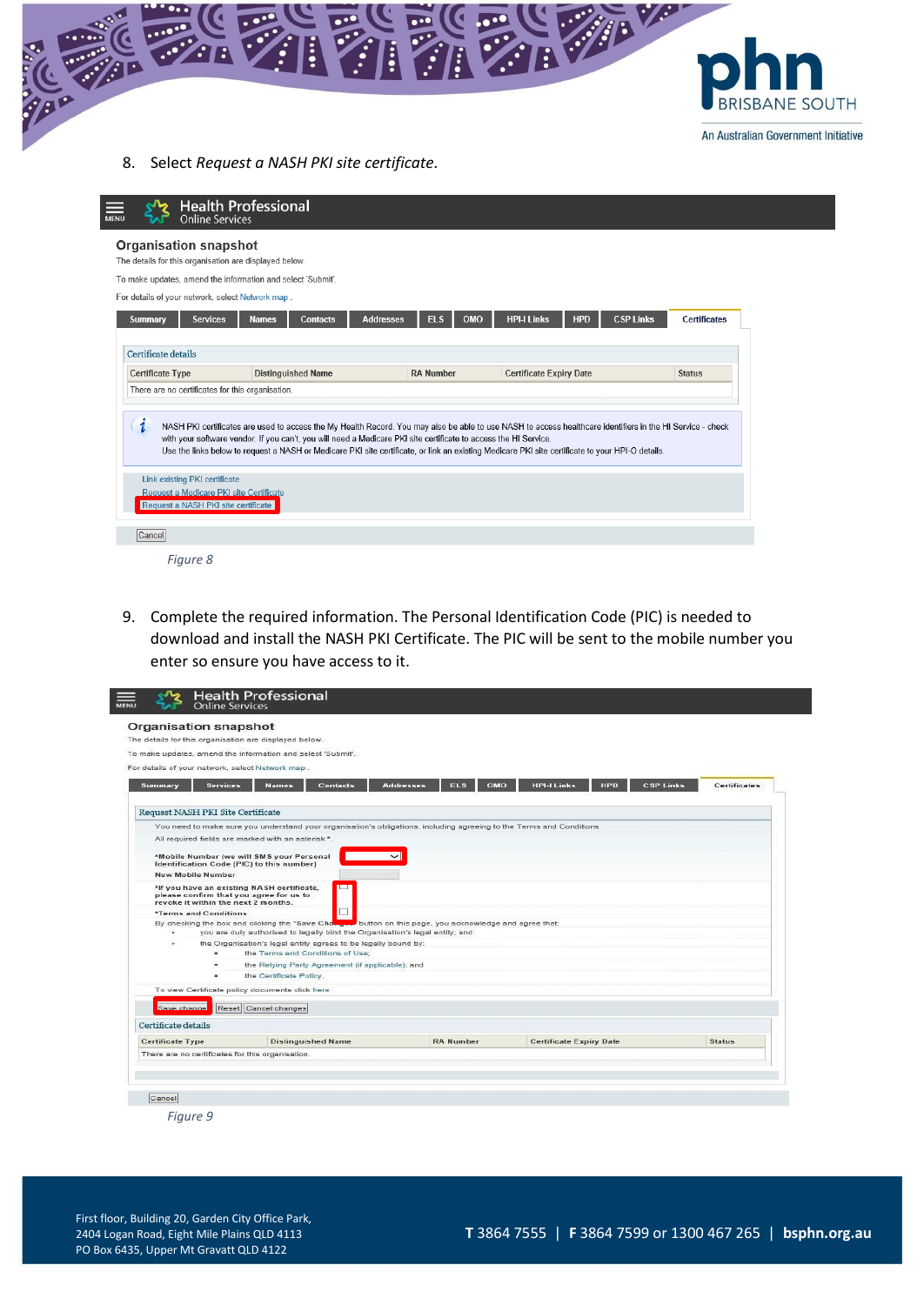

10. A confirmation screen will appear with a summary of your application. Use the back button to make changes. When you are satisfied with the information, click *Submit*.

| The details for this organisation are displayed below.<br>To make updates, amend the information and select 'Submit'. |                                                                                                                                                             |                                  |                                         |
|-----------------------------------------------------------------------------------------------------------------------|-------------------------------------------------------------------------------------------------------------------------------------------------------------|----------------------------------|-----------------------------------------|
|                                                                                                                       |                                                                                                                                                             |                                  |                                         |
|                                                                                                                       |                                                                                                                                                             |                                  |                                         |
| For details of your network, select Network map :                                                                     |                                                                                                                                                             |                                  |                                         |
| <b>Contacts</b><br><b>Names</b>                                                                                       | <b>ELS</b>                                                                                                                                                  | <b>HPI-I Links</b><br><b>HPD</b> | <b>CSP Links</b><br><b>Certificates</b> |
|                                                                                                                       |                                                                                                                                                             |                                  |                                         |
|                                                                                                                       |                                                                                                                                                             |                                  |                                         |
| <b>Distinguished Name</b>                                                                                             | <b>RA Number</b>                                                                                                                                            | <b>Certificate Expiry Date</b>   | <b>Status</b>                           |
|                                                                                                                       |                                                                                                                                                             |                                  |                                         |
|                                                                                                                       |                                                                                                                                                             |                                  |                                         |
|                                                                                                                       |                                                                                                                                                             | <b>Mobile Number</b>             | Action                                  |
|                                                                                                                       |                                                                                                                                                             | 0422863800                       | Delete                                  |
|                                                                                                                       |                                                                                                                                                             |                                  |                                         |
|                                                                                                                       | There are no certificates for this organisation.<br>NASH PKI Certificate for Organisation request details<br>Validation complete - ready to submit request. | <b>Addresses</b>                 | OMO                                     |

#### **Privacy Note**

Your personal information is protected by law, including the Privacy Act 1988, and is collected by the Australian Government Department of Human Services for purposes relating to the provision of healthcare, including the administration and operation of PKI, the HI Service and the My Health Record system

Your information may be used by the department or given to other parties for the purposes of research, investigation or where you have agreed or it is required or authorised by law.

You can get more information about the way in which the Department of Human Services will manage your personal information, including our privacy policy at humanservices.gov.au/privacy or by requesting a copy from the department.



*Figure 10*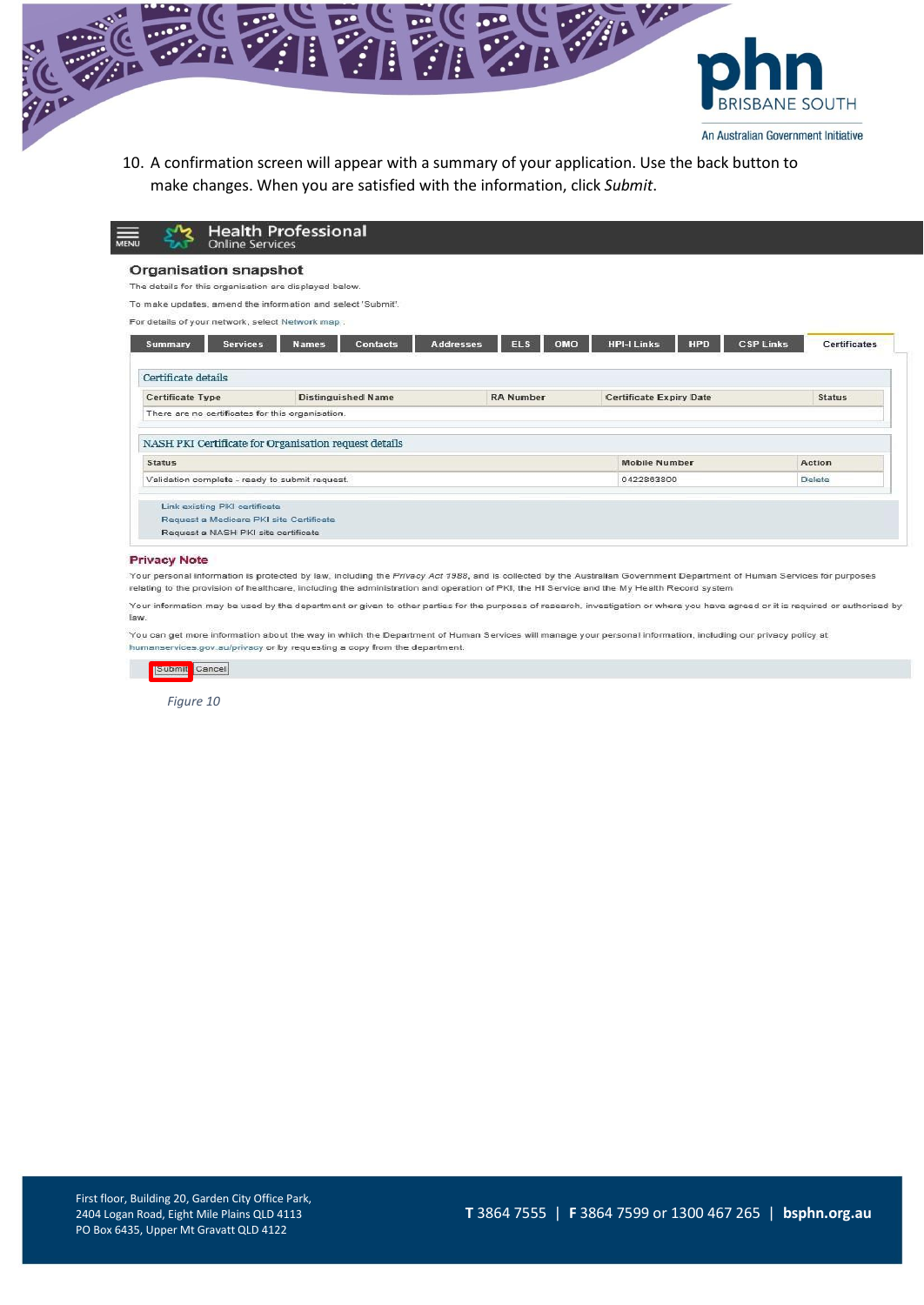

*Figure 11*

11. The application should be approved within a few minutes and you will receive an SMS containing the PIC. If you do not receive an SMS with the PIC, contact the eBusiness Service Centre on 1800 700 199. The certificate will be available to download for 30 days.

|                                    | Organisation snapshot                                                                                                                   |                              |                    |        |                      |
|------------------------------------|-----------------------------------------------------------------------------------------------------------------------------------------|------------------------------|--------------------|--------|----------------------|
| U                                  | Success: Your request has been successful and the details have been updated.                                                            |                              |                    |        |                      |
|                                    | The details for this organisation are displayed below.                                                                                  |                              |                    |        |                      |
|                                    | To make updates, amend the information and select 'Submit'.                                                                             |                              |                    |        |                      |
|                                    | For details of your network, select Network map .                                                                                       |                              |                    |        |                      |
| Summary                            | OMO<br><b>HPI-I Links</b><br><b>ELS</b><br><b>Addresses</b><br><b>Services</b><br><b>Names</b><br><b>Contacts</b>                       | <b>HPD</b>                   | <b>CSP Links</b>   |        | <b>Certificates</b>  |
|                                    |                                                                                                                                         |                              |                    |        |                      |
| Certificate details                |                                                                                                                                         |                              |                    |        |                      |
|                                    |                                                                                                                                         | <b>RA Number Certificate</b> | <b>Expiry Date</b> |        | <b>Status Action</b> |
|                                    | <b>Distinguished Name</b>                                                                                                               |                              |                    |        |                      |
| Certificate<br>Type<br><b>NASH</b> | CN=general.8003620833339638.id.electronichealth.net.au.O=seed.new<br>changed.dc=8003620833339638.dc=id.dc=electronichealth.dc=net.dc=AU | 4226026377 09/08/2020        |                    | Active | Download<br>Revoke   |
|                                    |                                                                                                                                         |                              |                    |        |                      |
|                                    | Link existing PKI certificate<br>Request a Medicare PKI site Certificate                                                                |                              |                    |        |                      |

12. The NASH PKI Certificate will need to be downloaded and installed into your clinical software. Your clinical software vendor or IT support will be able to support this process.